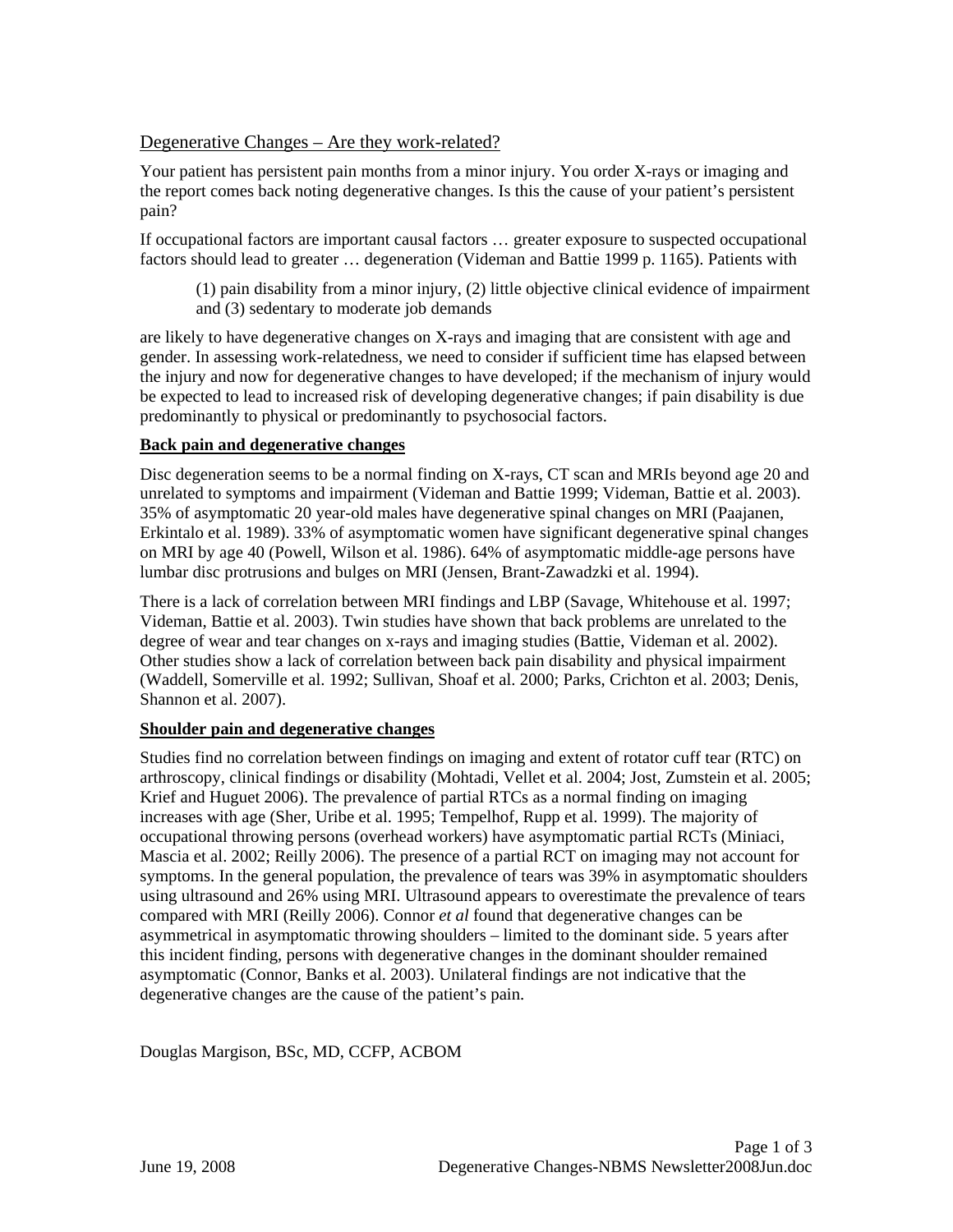## Degenerative Changes as a Secondary Claim

#### **Reference**:

- Battie, M. C., T. Videman, et al. (2002). "Occupational driving and lumbar disc degeneration: a case-control study." Lancet **360**(9343): 1369-74.
- Connor, P. M., D. M. Banks, et al. (2003). "Magnetic resonance imaging of the asymptomatic shoulder of overhead athletes: a 5-year follow-up study." Am J Sports Med **31**(5): 724-7.
- Denis, S., H. S. Shannon, et al. (2007). "Association of low back pain, impairment, disability & work limitations in nurses." J Occup Rehabil **17**(2): 213-26.
- Jensen, M. C., M. N. Brant-Zawadzki, et al. (1994). "Magnetic resonance imaging of the lumbar spine in people without back pain." N Engl J Med **331**(2): 69-73.
- Jost, B., M. Zumstein, et al. (2005). "MRI findings in throwing shoulders: abnormalities in professional handball players." Clin Orthop Relat Res(434): 130-7.
- Krief, O. P. and D. Huguet (2006). "Shoulder pain and disability: comparison with MR findings." AJR Am J Roentgenol **186**(5): 1234-9.
- Miniaci, A., A. T. Mascia, et al. (2002). "Magnetic resonance imaging of the shoulder in asymptomatic professional baseball pitchers." Am J Sports Med **30**(1): 66-73.
- Mohtadi, N. G., A. D. Vellet, et al. (2004). "A prospective, double-blind comparison of magnetic resonance imaging and arthroscopy in the evaluation of patients presenting with shoulder pain." J Shoulder Elbow Surg **13**(3): 258-65.
- Paajanen, H., M. Erkintalo, et al. (1989). "Magnetic resonance study of disc degeneration in young low-back pain patients." Spine **14**(9): 982-5.
- Parks, K. A., K. S. Crichton, et al. (2003). "A comparison of lumbar range of motion and functional ability scores in patients with low back pain: assessment for range of motion validity." Spine **28**(4): 380-4.
- Powell, M. C., M. Wilson, et al. (1986). "Prevalence of lumbar disc degeneration observed by magnetic resonance in symptomless women." Lancet **2**(8520): 1366-7.
- Reilly, P., Macleod, I., Macfarlane, R., Windley, J., & Emery, R. (2006). "Dead man and radiologists don't lie: a review of cadaveric and radiological studies of rotator cuff prevalence." Annals of the Royal College of Surgeons of England **88**(2): 116-121.
- Savage, R. A., G. H. Whitehouse, et al. (1997). "The relationship between the magnetic resonance imaging appearance of the lumbar spine and low back pain, age and occupation in males." Eur Spine J **6**(2): 106-14.
- Sher, J. S., J. W. Uribe, et al. (1995). "Abnormal findings on magnetic resonance images of asymptomatic shoulders." J Bone Joint Surg Am **77**(1): 10-5.
- Sullivan, M. S., L. D. Shoaf, et al. (2000). "The relationship of lumbar flexion to disability in patients with low back pain." Phys Ther **80**(3): 240-50.
- Tempelhof, S., S. Rupp, et al. (1999). "Age-related prevalence of rotator cuff tears in asymptomatic shoulders." J Shoulder Elbow Surg **8**(4): 296-9.
- Videman, T. and M. C. Battie (1999). "The influence of occupation on lumbar degeneration." Spine **24**(11): 1164-8.
- Videman, T., M. C. Battie, et al. (2003). "Associations between back pain history and lumbar MRI findings." Spine **28**(6): 582-8.